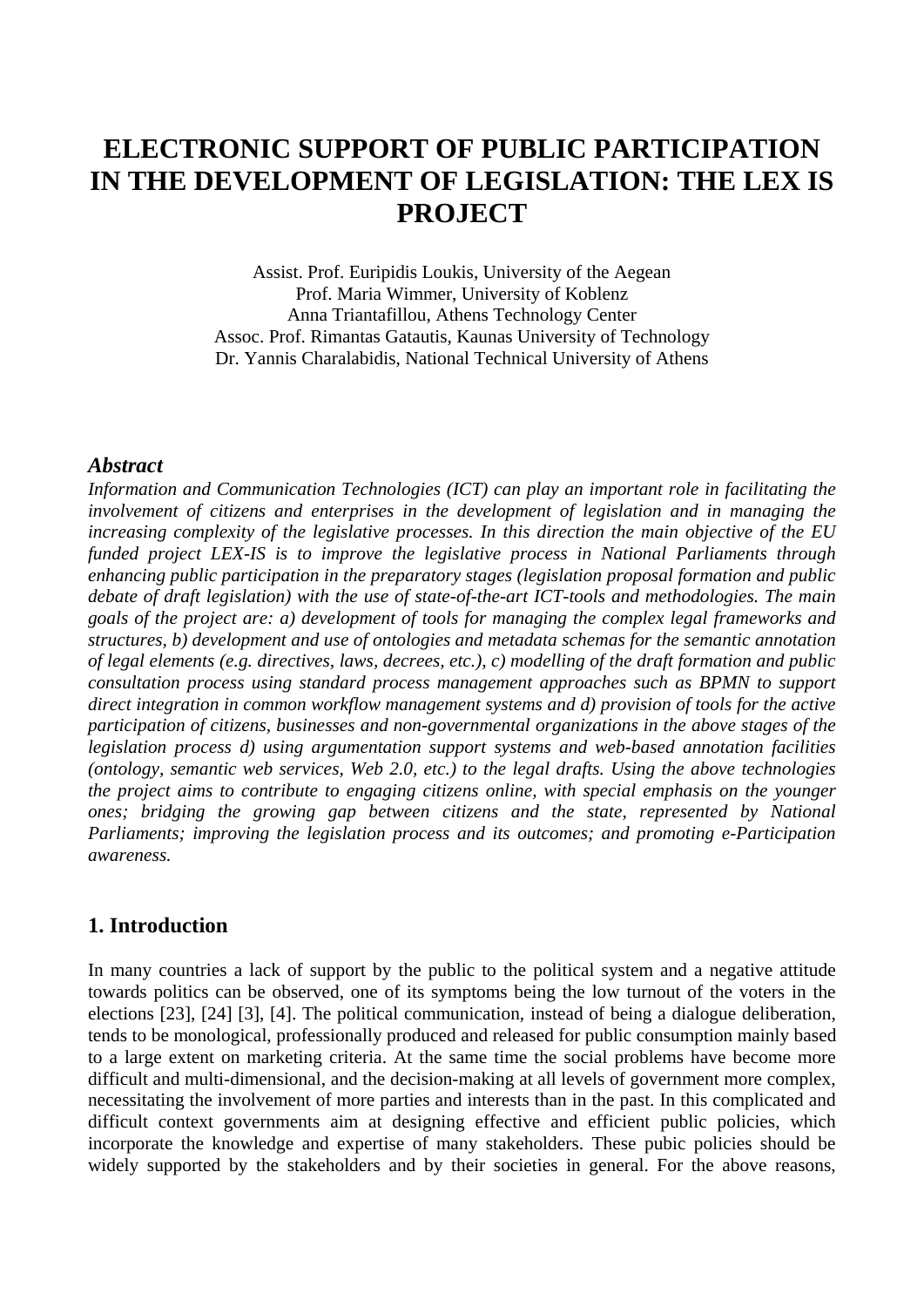participation of citizens, businesses, non-government organizations, socio-economic and political groups, etc. in public policy-making is today of critical importance for the legitimacy and the effectiveness of governments and for the cohesion of the societies, even though it is a lengthy, complex and an expensive process.

A significant part of this public participation in policy-making falls into the mission of the National Parliaments, which have as one of their basic missions to approve (i.e. after detailed examination and discussion vote in favour of or against) various types of statutes (i.e. legislative acts, typical laws, etc.). A typical legislation procedure in Parliaments includes discussing, working out and passing typical laws and can be facilitated if the statutory authority collects (and acts upon) evidence, opinions and perspectives from all the interested or affected citizens and their associations. However, Parliaments of most countries represent citizens living in large and sparsely populated areas, so frequent face-to-face meetings with the Members of the Parliaments are impractical. In addition, the general lack of public awareness concerning the participative options available, and also the abovementioned alienation from the existing political system and its structures and the negative attitude towards them, create more barriers to a wide and substantial participation of all the stakeholders who are interested in or are affected by the statutes discussed in the Parliaments.

Information and communication technologies (ICT) can be very useful for addressing the above challenges. The EU 'i2010 eGovernment Action Plan' stresses that [4] 'ICT has great potential to involve large numbers of citizens in public debate and decision making, from municipal to European level', and sets as a basic priority the full exploitation of the capabilities offered by ICT for 'strengthening participation and democratic decision making'. In the same direction the Organization for Economic Co-operation and Development (OECD) states that 'Engaging citizens in policy-making is a sound investment and a core element of good governance' and that in this direction the ICT can be very useful, which 'are already transforming relations between governments and citizens'[23]; furthermore OECD concludes that 'all OECD member countries recognise new ICTs to be powerful tools for enhancing citizen engagement in public policymaking' since 'The unprecedented degree of interactivity offered by new ICTs has the potential to expand the scope, breadth and depth of government consultation with citizens and other key stakeholders during policy-making', but there is 'limited experience to date' in this area [24]. Especially in the legislation area it is expected that the use of ICT tools and applications has a great potential to support and improve the whole legislation process and its outcomes, so that it can result in better and more widely accepted legislation [5]. However, the experience in this area to date is quite limited.

The LEX-IS project (its full title being 'Enabling Participation of the Youth in the Public Debate of Legislation' among Parliaments, Citizens and Businesses in the European Union) attempts to contribute in this direction. It is part of the 'eParticipation' Preparatory Action of the European Commission [5] (http://www.eu-participation.eu). Its main objective is *to improve the legislative process and output in the National Parliaments by enhancing public participation in the preparatory stages* (legislation proposal formation stage and public debate of draft legislation), *with special emphasis on the youth, using advanced ICT-based tools and methodologies, such as ontologies, metadata, argumentation support, facilitation and visualization methods, process management approaches*. The main research questions addressed in this project are:

- Which are the best ways of using these advanced ICT-based tools and methodologies for supporting and enhancing public participation in the preparatory stages of the legislation process?
- How useful are these advanced ICT-based tools and methodologies, and what is the value they generate?
- Which are the main factors that determine this value (quantitatively and qualitatively)?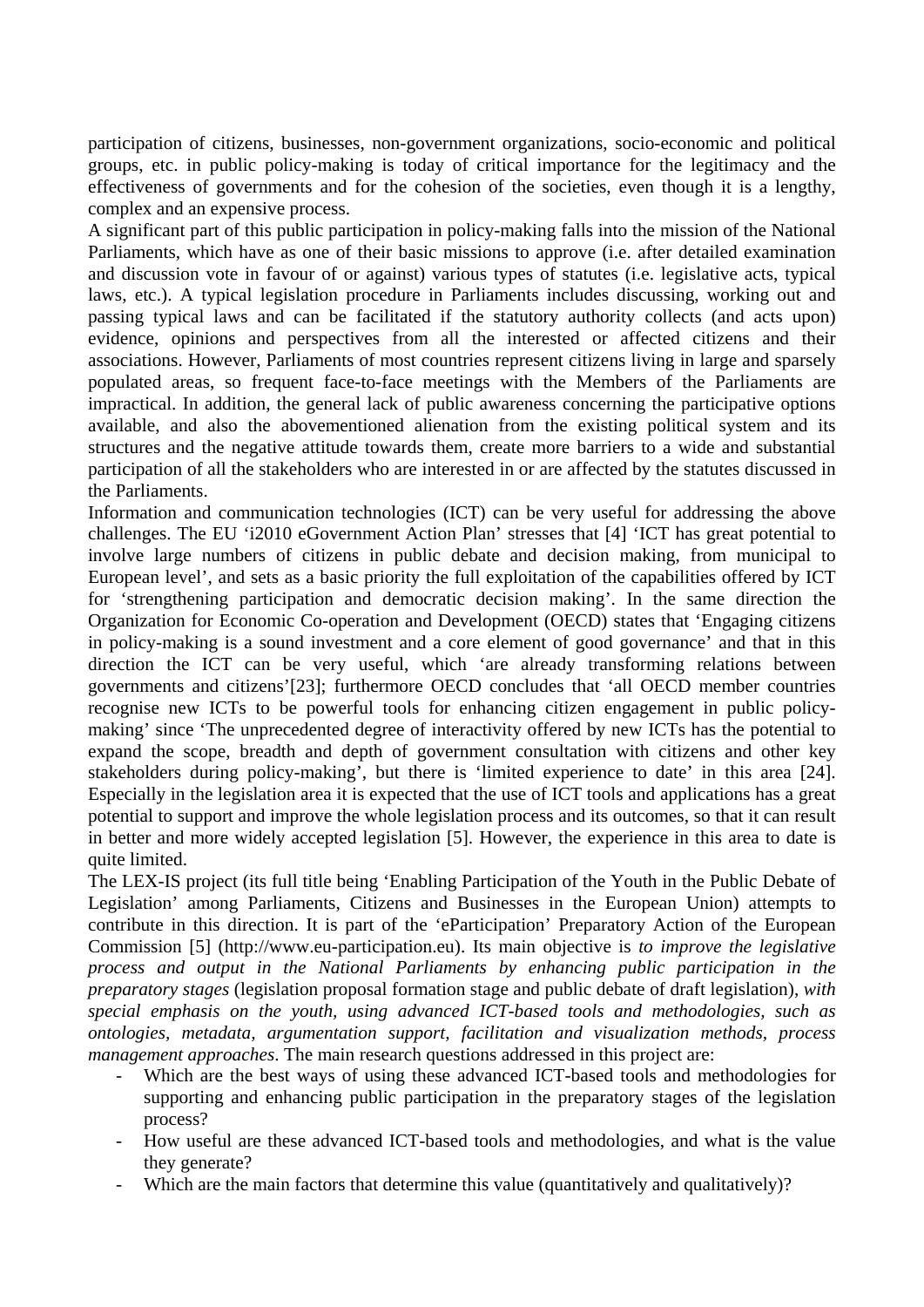- Which are the main barriers to the wide use of such ICT-based tools and methodologies by the public (e.g. the main stakeholders of the legislation developed by the Parliaments)?

This paper is structured as follows: Initially in section 2 the background of this project is described briefly. Section 3, outlines the objectives of the project, while section 4, demonstrates the technological architecture the participation platform will be based on. In section 5 is presented the project methodology (consisting if analysis of requirements, adaptation of the technological platform, execution and evaluation of pilots, dissemination of results and study of sustainabilityviability) and finally, section 6 summarizes the conclusions.

## **2. Background**

As mentioned in the introduction ICT has a great potential to support and improve the engagement of citizens in public policy-making. The underlying assumption thereby is that ICT is exploited properly and in combination with other 'traditional' methods that have been used in the past for citizen engagement. According to the OECD the basic precondition for an effective engagement of citizens in public policy-making is the provision of relevant 'information' to citizens. The most important tool in this direction is the organization of effective 'consultations' with appropriate participation means; *the vision thereby being to achieve 'active participation'* [23]. ICT can support all key levels of citizens' engagement in public policy-making by enabling [9]:

- eInforming, which refers to a one-way channel that provides information from either government such as official websites, or citizens such as ePetitions.
- eConsulting, which is a limited two-way channel where official initiatives by public or private agencies allow stakeholders to contribute their opinion, either privately or publicly, on specific issues.
- eCollaborating, which is a more enhanced two-way channel. It acknowledges an active role of all stakeholders in proposing and shaping policy - although the responsibility for the final decision rests with officials.
- eEmpowering refers to the placement of the final decision in the hands of the public, e.g. legally binding referenda.

Various types of ICT tools and applications are reported in literature (e.g. [21], [24], [13], [16], [17], [19], [2], [9], [10], [22]), which have potential to support and improve citizens' engagement in each of the stages of the public policy-making cycle; the most important of them are shown in Figure 1.

| <b>Stage in policy-making</b><br>cycle | <b>Information</b>                                                                                                                                                                                                                                                           | <b>Consultation</b>                                                                                                                                                                                        | <b>Active Participation</b>                                                                    |
|----------------------------------------|------------------------------------------------------------------------------------------------------------------------------------------------------------------------------------------------------------------------------------------------------------------------------|------------------------------------------------------------------------------------------------------------------------------------------------------------------------------------------------------------|------------------------------------------------------------------------------------------------|
| <b>Agenda-setting</b>                  | site-specific search<br>$\overline{\phantom{a}}$<br>engines<br>e-mail alerts for new<br>$\overline{\phantom{a}}$<br>policy issues<br>translation support<br>$\overline{\phantom{a}}$<br>for different<br>languages<br>- style checkers to<br>$\blacksquare$<br>remove jargon | online surveys<br>$\overline{\phantom{a}}$<br>and opinion polls<br>discussion forums<br>$\overline{\phantom{a}}$<br>monitoring emails<br>-<br>bulletin boards<br>۰<br>frequently asked<br>questions (FAQs) | e-communities<br>÷<br>e-petitions<br>$\overline{a}$<br>e-referenda<br>$\overline{\phantom{a}}$ |
| <b>Analysis</b>                        | translation support for<br>$\overline{\phantom{a}}$<br>different languages<br>style checkers to<br>remove jargon                                                                                                                                                             | - evidence managed<br>facilities<br>- expert profiling                                                                                                                                                     | electronic citizen<br>$\overline{\phantom{a}}$<br>juries<br>e-communities<br>٠                 |
| <b>Formulation</b>                     | advanced style<br>-                                                                                                                                                                                                                                                          | discussion forums                                                                                                                                                                                          | e-petitions<br>÷                                                                               |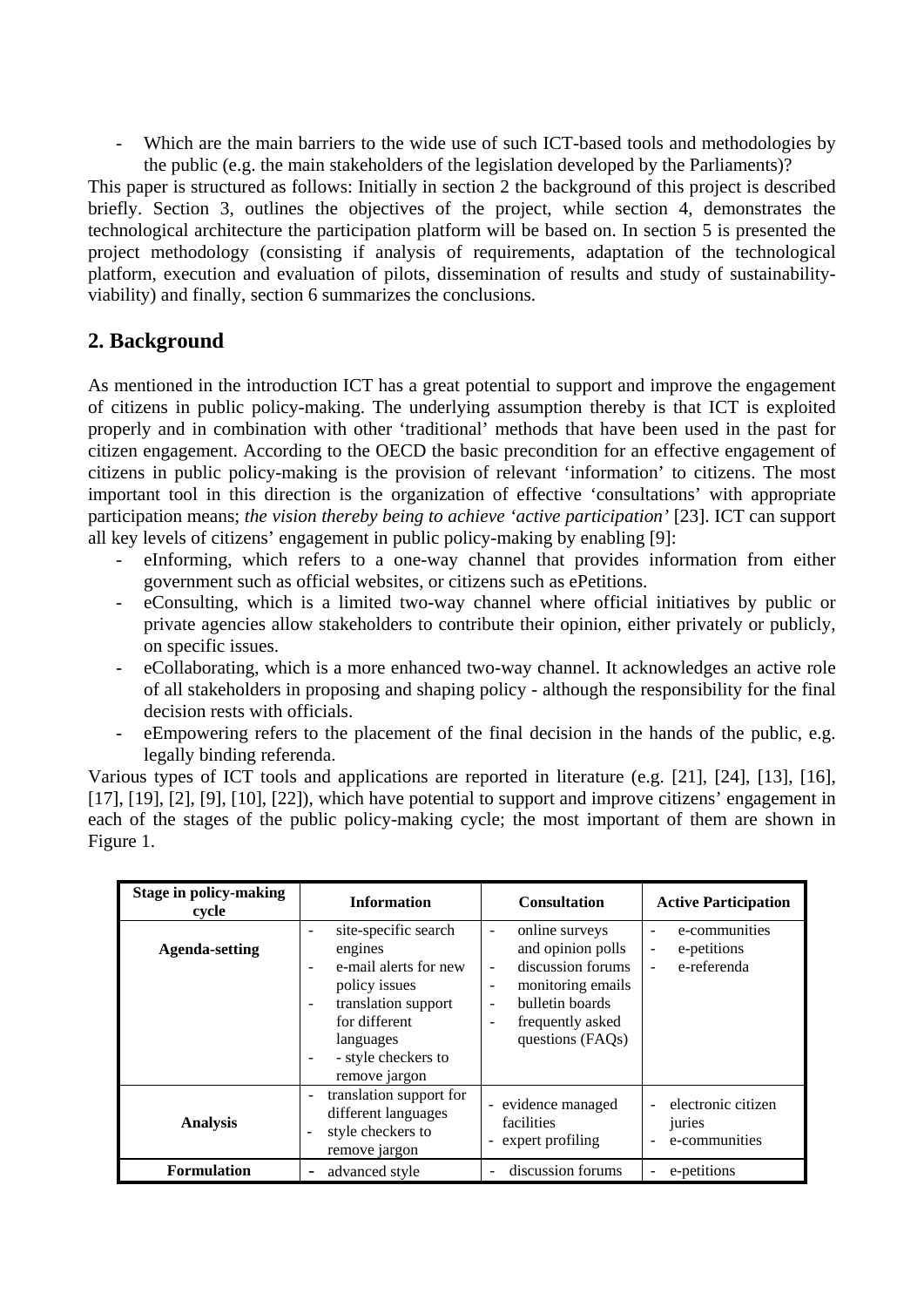| <b>Stage in policy-making</b><br>cycle | <b>Information</b>                                         | <b>Consultation</b>                                                                                                                                                                                                                                                         | <b>Active Participation</b>                              |
|----------------------------------------|------------------------------------------------------------|-----------------------------------------------------------------------------------------------------------------------------------------------------------------------------------------------------------------------------------------------------------------------------|----------------------------------------------------------|
|                                        | checking to help<br>interpret technical and<br>legal terms | online citizen juries<br>$\overline{\phantom{a}}$<br>e-community tools<br>$\sim$                                                                                                                                                                                            | e-referenda<br>$\blacksquare$<br>amending<br>legislation |
| Implementation                         | natural style language<br>checkers                         | discussion forums<br>online citizen juries<br>$\qquad \qquad -$<br>e-community tools<br>$\qquad \qquad -$                                                                                                                                                                   | email distribution<br>groups fro target<br>groups        |
| <b>Monitoring</b>                      | online feedback<br>online publication of<br>annual reports | online surveys $\&$<br>$\overline{\phantom{a}}$<br>opinion polls<br>discussion forums<br>$\overline{\phantom{0}}$<br>monitoring emails<br>$\overline{a}$<br>bulletin boards<br>$\overline{\phantom{0}}$<br>frequently asked<br>$\overline{\phantom{a}}$<br>questions (FAQs) | e-petitions<br>e-referenda                               |

*Figure 1: Tools for e-engagement in each stage of the public policy-making cycle [24]* 

Very promising for supporting and facilitating a substantial, deep and effective e-participation can be the existing methods and systems for representation and facilitation of argumentative discourses, which have been developed from the extensive research that has been conducted in this area ([6], [15], [12], [18], [16], [17], [19], [9], [10], [22]). Many interesting systems have been developed for this purpose, based on alternative models of argumentation structuring, such as the IBIS (Issue Based Information System) [6], [7]; the HERMES [15], the ZENO [12], etc. These systems can provide a computerized facilitation and graphical representation of online debates, mapping the issues and the diversity of opinions formulated in order to enable a wider audience to deliberate better the emerging issues. As argued in Kirschner et al. [18], the visualization of argumentation can facilitate problem solving in many ways, such as in maintaining focus on the overall process, in maintaining consistency and in increasing plausibility and accuracy. A generalization of these systems is the 'Structured Consultation System' [19], [20], [22], which offers to each participant in an e-consultation the capability to enter semantically annotated positions (e.g. problems, complaints, agreements, disagreements, etc.), based on a pre-defined 'Consultation Ontology'. This term denotes a set of allowed kinds of elements the participants can enter in the e-consultation and of the allowed relations among them. Consultations structured in the above sense, using appropriate ontologies, either from the public policy domain (e.g. [20]) or from the legal domain ([29],[1]) can be very useful for facilitating and supporting advanced forms of e-participation.

Especially in the area of legislation development it is expected that the use of ICT tools and applications has a great potential to support and improve the five stages of a legislation process (adopted from Howlett and Ramesh, [14]):

- 1. *Agenda setting:* establishing the need for a legislation or a change in legislation, and defining what the problem to be addressed is (e.g. by Ministries and relevant institutions).
- 2. *Policy formulation (drafting legislation):* Defining the challenges and opportunities associated with an agenda item (e.g. debating draft legislation) more clearly in order to produce a draft policy / legislation document. This can include: gathering evidence and knowledge from a range of sources including citizens and civil society organizations; understanding the context, including the political context for the agenda item (legislation); developing a range of options (e.g. in Parliaments with participation of citizens, businesses, non-government organizations, socio-economic and political groups, etc.).
- 3. *Decision making:* Coming to a final decision on the policy.
- 4. *Implementing the policy / legislation:* This process refers to the act, where governments put policies / legislation into effect.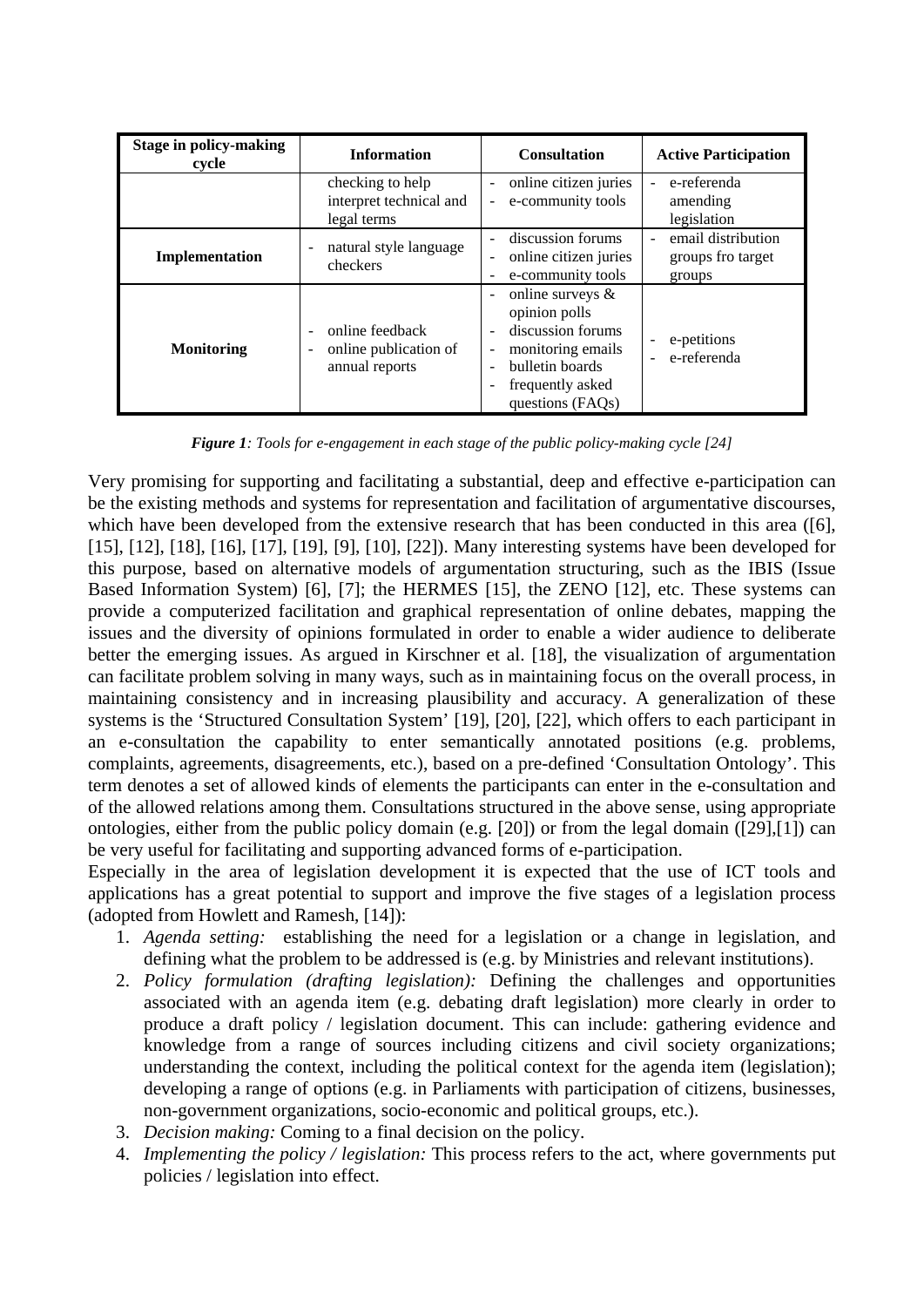5. *Monitoring the policy / legislation:* Follow-up/monitoring of the legislation life-cycle (e.g. amendments, impact, etc.), which can involve evaluation and review of the policy in action, research evidence and views of users. Here there is also the possibility to loop back to stage one.

By supporting the different policy lifecycle stages with ICT to engage also citizens, better and more widely accepted legislation shall be achieved [4], [5]. For this purpose the following kinds of ICT can be very useful:

- Visualisation of arguments, dialogues and impacts of legislation
- Tools for assessing cost and benefits of proposed or adopted legislation
- Tools for reducing the complexity of legislation in order to improve access to its content by non-specialists
- Techniques of organizing and structuring legislative information, thus improving use and content access, through e.g. standardisation and harmonisation
- Tools and services to allow access to relevant legislation content according to specific needs of citizens, socio-economic groups, etc.
- Tools and services to enable interaction between Members of Parliaments and citizens or socio-economic groups on cross-border EU level issues.

# **3. Project Objectives**

The main objective of the LEX-IS Project (http://www.eu-participation.eu/lex-is/) is to improve the legislative process in National Parliaments through enhancing public participation in the preparatory stages (legislation proposal formation and debate on draft legislation) with the use of state-of-the-art ICT-based tools and methodologies, specifically focusing in enhancing the participation of younger citizens. This will be achieved through:

- Applying existing advanced ICT-based tools and methods for managing the complex legislative frameworks and legal structures.
- Developing ontologies and metadata schemas for the semantic annotation of legal elements, so that all involved parties can easily locate and interpret the necessary information with the use of internet-based retrieval tools.
- Modelling and representation of legal elements (directives, laws, decrees) in order to assist argument visualization and legal impact for the public.
- Providing means for the actual and substantial participation of citizens, businesses and nongovernmental organizations in the preparation and debate phases.
- Modelling of the exact process followed during the above two preparatory stages of the legislative process using workflow management technologies.

Using the above technologies the LEX-IS Project aims to contribute towards:

- i) engaging online citizens, with special emphasis on the younger ones, businesses and nongovernment organizations (NGOs), in public policy-making,
- ii) enhancing and improving the communication and interaction between the civil society, the formal politics and the administration,
- iii) gathering informed evidence from the society concerning public policy issues, which is structured in a clear and unambiguous manner, in order to provide useful input to the Parliaments and make them view policy issues from the perspective of the public; the Parliamentarians can use this evidence for judging the level of public support for each public policy or legislation they create, and perhaps revise or change it in order to increase its acceptance and support by the public.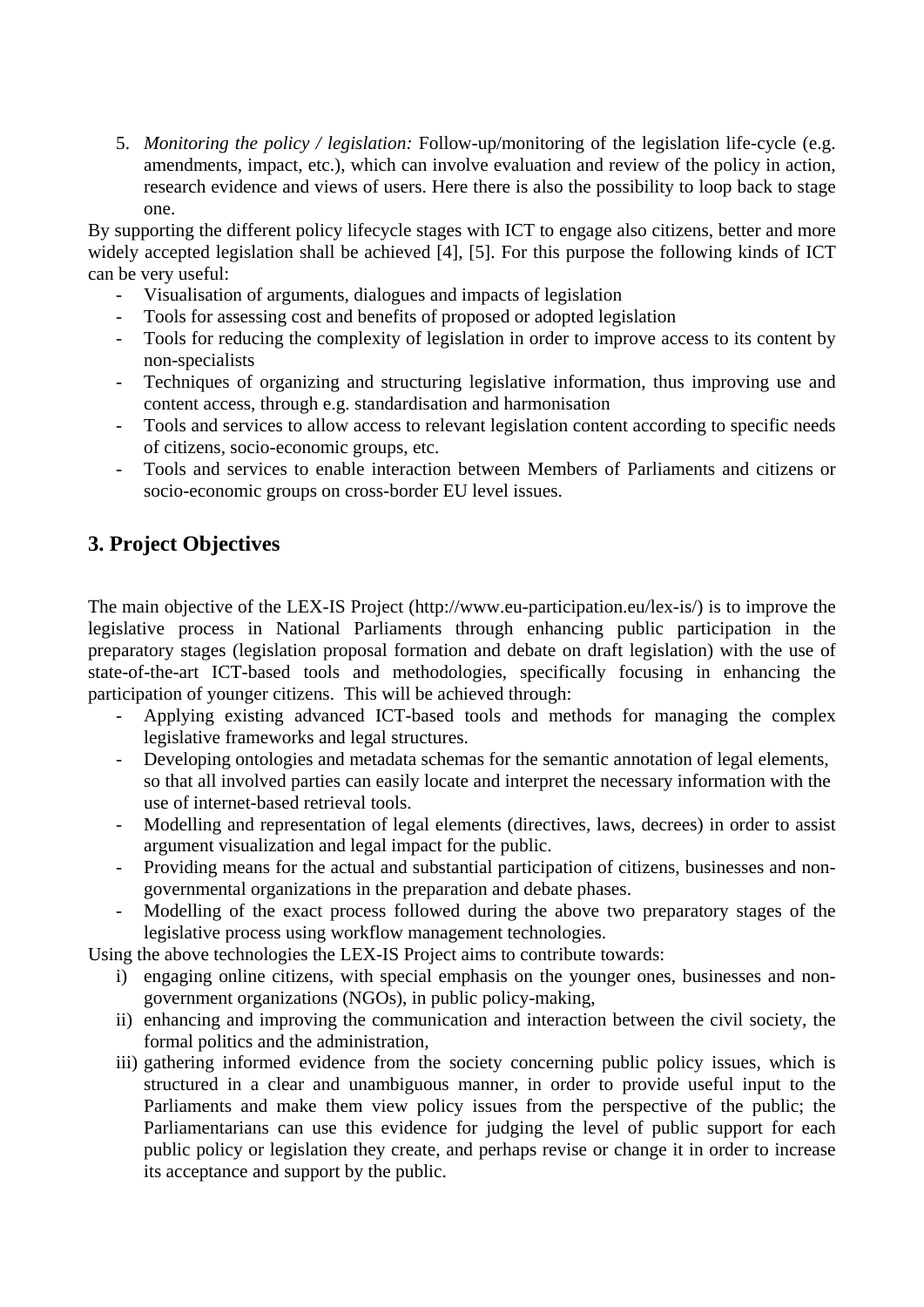iv) promoting public awareness concerning eParticipation.

The consortium of the project includes ICT companies and academic institutions with proven experience in eGovernment and eParticipation, as well as National Parliaments from EU Member States.

### **4. Technological Architecture**

In Figure 2 we can see the technological architecture of the platform the project will be based on, which consists of three basic blocks:

- the Universal Storage Subsystem,
- the Core Functionality Subsystems,
- the Participative Services Subsystem (web front end).



*Figure 2: Platform Technological Architecture* 

The *Universal Storage Subsystem* is the main storage facility of the system and it comprises three distinct repositories:

- a) The *Ontological Repository* for Legislation/Legislative Information, which constitutes the main area for storing legislation and legislative information. This repository is based upon a legal framework ontology, which is developed by the project consortium, and proposes a novel way to organise and structure legal information, using ontological features that enhance content access and content interpretation.
- b) The *Relational Database*, which is a standard database for the storing all conventional data and information that will be handled by the system, such as user profiles, information about polls, discussions, debates, mailing lists, etc
- c) The *Workflow Model Repository*, which stores the necessary models of the legislation process, related user roles and accompanying actions for all the sub-stages of the above two stages of the legislative process that will be supported by this platform (legislation proposal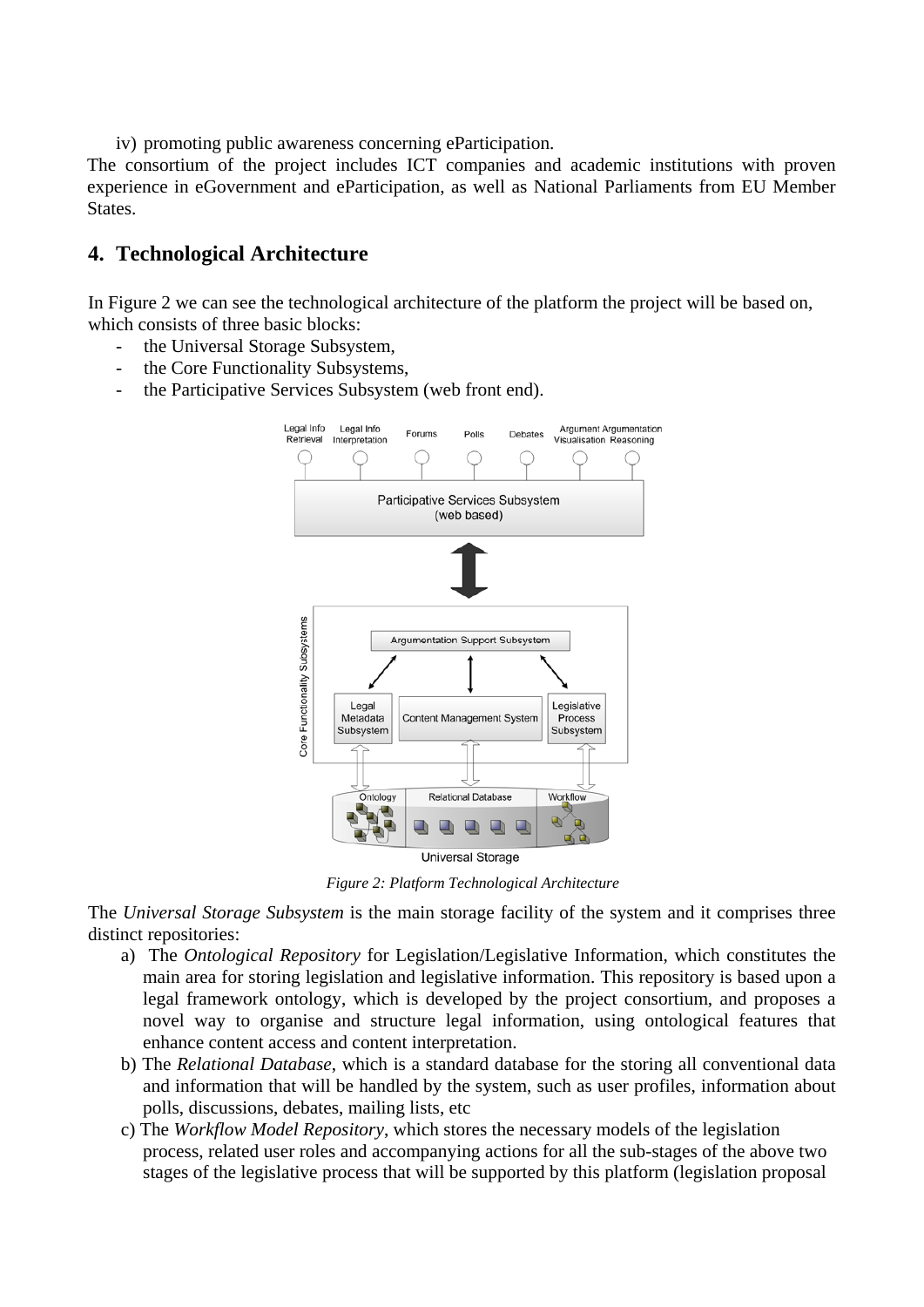formation and debate). This workflow approach enables the system in each of these stages and sub-stages to be fully aware of the user groups that are allowed to participate and provide them with the support they require at this particular time through a series of specially customized services (e.g. information retrieval, argumentation, argument visualisation, etc.) according to their profile.

The *Core Functionality Subsystems* comprise:

- i) The Legal Metadata Subsystem, which utilizes the abovementioned legal framework ontology in order to store and retrieve legislation and legislative information in the Universal Storage Subsystem.
- ii) The Content Management Subsystem, which will be based on the content management system DOC ASSET of the Athens Technology Center S.A., will allow the stakeholders/policy makers to capture, store and manage digital content in any format (e.g. documents, images, excel files, PDFs, audio files, video files, etc.).
- iii) The Legislative Process Subsystem, which enables the whole platform to be legislation process stage and sub-stage aware, and provide to the various user groups the appropriate participative services to match their needs at each stage and sub-stage.
- iv) The Argumentation Support Subsystem, which provides the necessary argumentation support to every category of users, using methods and tools from the domains of Computer Supported Collaborative Argumentation (CSCA) and Computer Supported Argument Visualization (CSVA) (see [18]), which provide computerized facilitation and graphical representation of online debates, that maps the issues and the diversity of opinions expressed by the participants, in order to enable a wider audience to deliberate substantially on a public policy topic.

The *Participative Services Subsystem* constitutes the web front end of the entire platform; apart from externalising the final endpoints of the provided services to the users and performing the required user authentication during their log on, it provides the necessary interfaces in order to register user requests (which in turn are dispatched to the proper core functionality subsystem in order to be carried through) and to present to the users the results after the end of the processing of their requests.

### **5. Methodology**

The project will me implemented through the following Workpackages (WPs):

I) *Baseline Definition* (WP1) includes the definition of the various users groups and the specification of the requirements of each user group from the LEX-IS eParticipation platform. Additionally, in this WP a detailed model will be constructed of all the sub-stages of the two first stages (legislation proposal formation and debate on draft legislation) of the legislation process (including roles and responsibilities of involved parties). Extending the work made in the GENESIS IST project on legal frameworks representation (Gionis 2006), an ontology of legal frameworks at National and EU level will be formulated, which will include the structure, type and content of EU legislation, treaties, regulations, directives, decisions, etc. as well as National legislation, constitutions, laws, presidential degrees, etc. This ontology will be used for organizing and structuring the legislative information in order to improve access and use of it by non-specialist, and for improving the level of communication and interaction between institutions of legislative nature and the society. Finally, the argumentation support, facilitation and visualization functionalities of the platform will be designed in detail, taking into account existing methods and systems for representation and facilitation of argumentative discourses, which have been developed from the extensive research conducted in this area and have been summarized in section 2.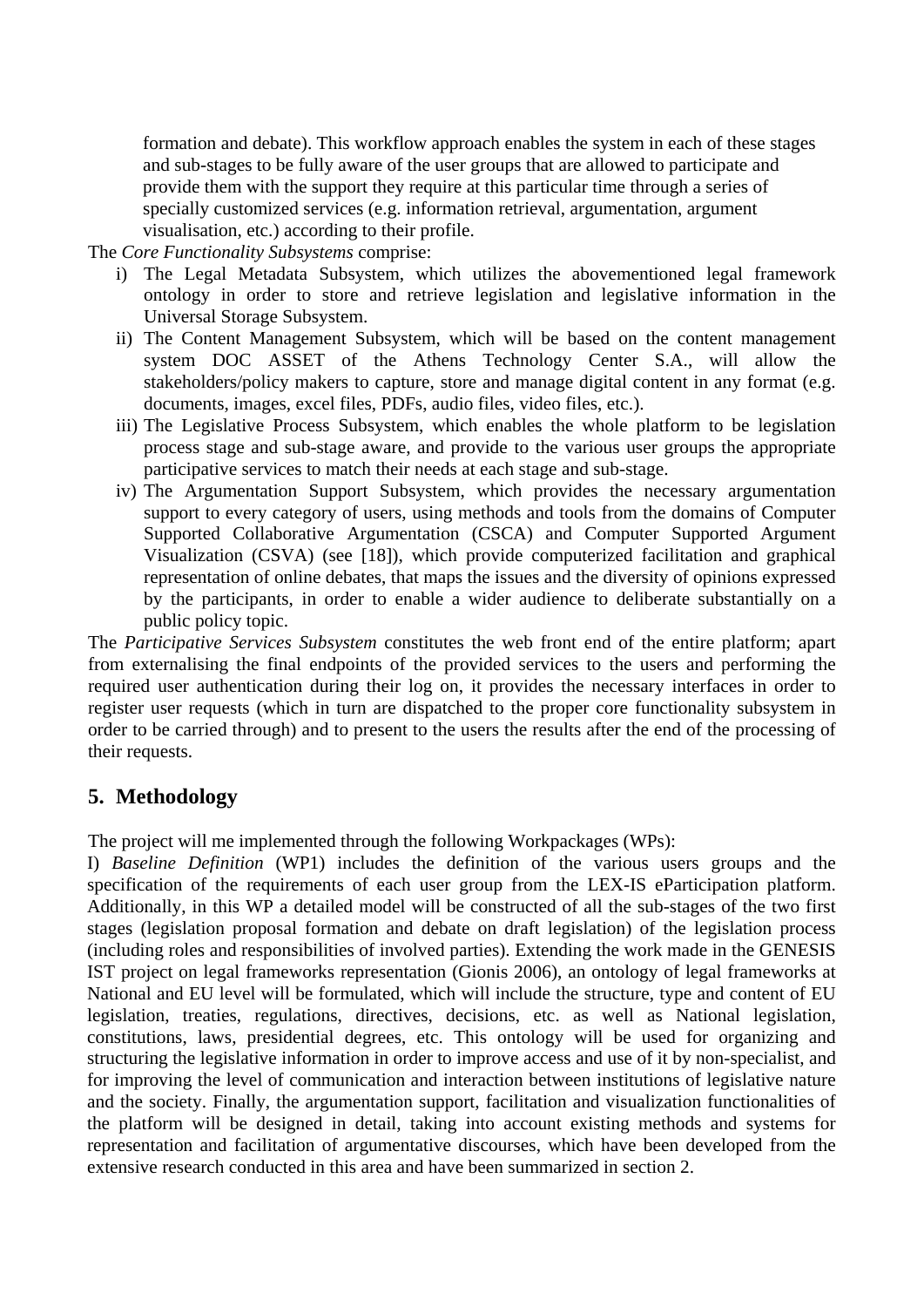II) *Platform Adaptation* (WP2) includes initially the adaptation, final configuration and integration of the main subsystems of the LEX-IS platform and their testing in laboratory conditions; then a first version of the LEX-IS platform will be made available to the consortium online, and based on their remarks the necessary modifications will be made in the LEX-IS platform so as to produce its final version.

III) *Pilots Planning, Execution and Evaluation* (WP3) aims at planning, preparing and executing the pilot trials for the system in realistic conditions that will comprise more than 300 end users (namely 50 Members of Parliaments, 50 Businesses, 100 Citizens and 100 Young People). These pilot trials will be executed both at a European Level (at the Model European Parliament) and at a National level (Austrian and Lithuanian Parliaments). A detailed plan will be developed for the entire pilot operation, prescribing all the participating parties, their roles and obligations during the execution of the pilots. Furthermore, the plan will elaborate all the accompanying actions that need to be carried out, such as promotion, training of the pilot users, drafting of specific scenarios to be followed by them, provision and installation of the necessary infrastructure for the effective system operation and setting up of the needed methodological framework in order to capture the full set of results of the pilots. Additionally, this workpackage includes a complete evaluation of the whole LEX-IS system, both from the Parliaments perspective, based on the evaluation framework proposed by the OECD (OECD, 2003), and from the participants perspective, based on models and conclusions from the extensive previous research that has been conducted in the area of technology and innovations acceptance, such as the 'Theory of Reasoned Action' (TRA) (Sheppard et al, 1988), the 'Technology Acceptance Model' (TAM) (Davis, 1989; Venkatesh and Davis, 2000) and the "Innovation Diffusion Theory" of Rogers (2003). The basic user acceptance determinants proposed by the above theories and models will be analysed into a number of items suitable for the special characteristics of e-participation.

IV) *Results Viability and Dissemination* (WP4) will be conducted throughout the lifecycle of the project; a wide range of tools will be used in order to effectively disseminate the basic concepts and results of the project, such as electronic and printed newsletters, project web-site, press releases, publications, workshops, etc. Also the viability and sustainability of the project after the end of this contract and without the EU financial support will be examined.

Also the *Project Management* (WP5) will include a series of activities aiming at monitoring and coordinating all project activities and ensuring conformance with the project plan and the quality plan, and also at mobilising project resources among the participating three Parliaments – pilot sites and five EU member states.

### **6. Conclusions**

In this contribution the background, the objectives, the technological architecture and the methodology of the LEX-IS project has been described. Its basic objective is to use and evaluate advanced state-of-the-art ICT-based tools and methods, such as ontologies, metadata, argumentation support, facilitation and visualization methods, advanced process and workflow management, etc., for improving the legislative process in National Parliaments through enhancing public participation in its first two preparatory stages (legislation proposal formation and public debate of draft legislation). This project aims at addressing interesting (both from the scientific and the practical application viewpoint) research questions: which are the best ways of using these advanced ICT-based tools and methodologies for supporting - enhancing public participation in the preparatory stages of the legislation process, how useful they are and what value they generate, which are the main factors that determine this value (quantitatively and qualitatively) and which are the main barriers to their wide use by the public. We expect that the LEX-IS project will produce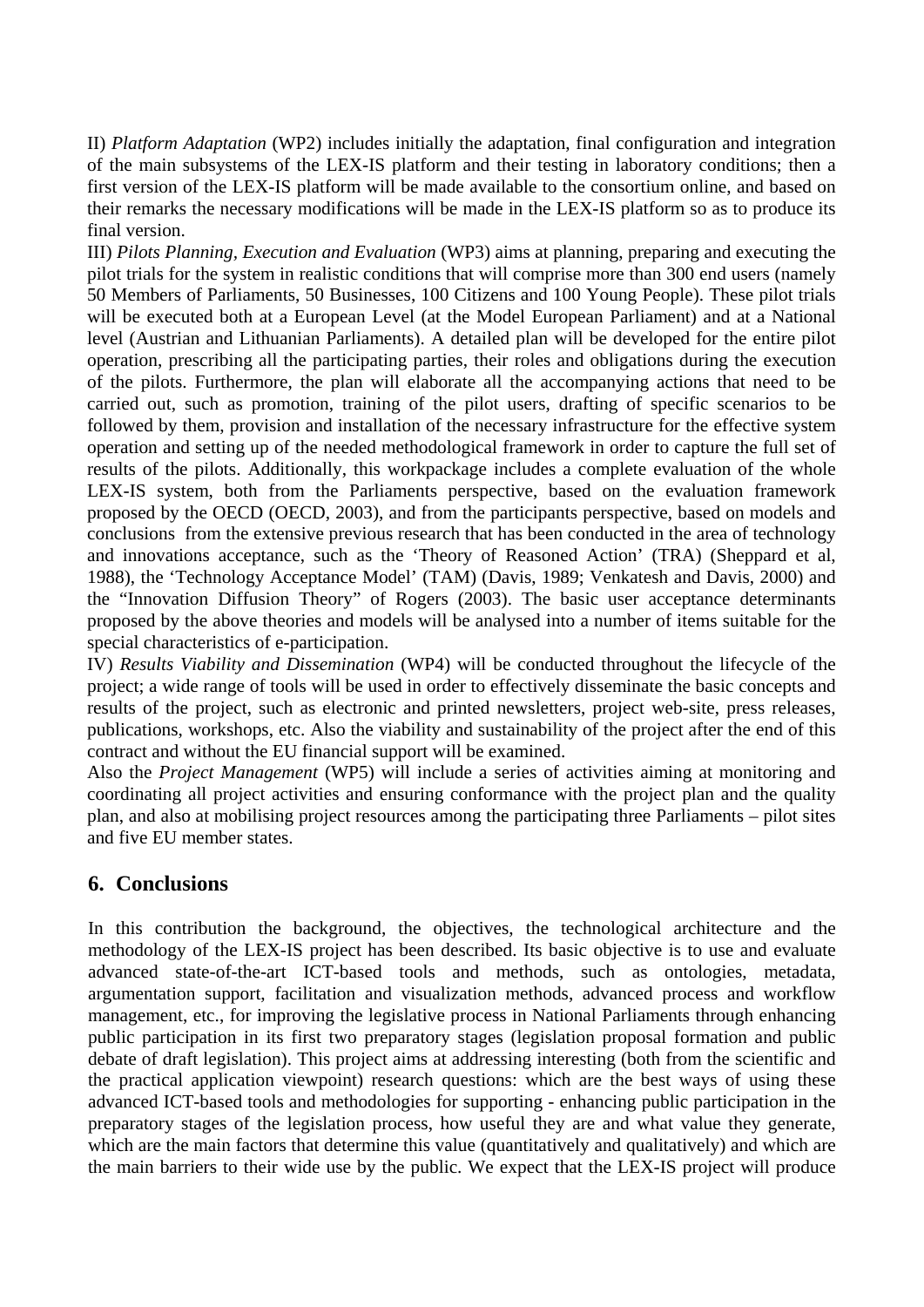interesting results and conclusions concerning the above questions, which will be useful to both researchers and practitioners in this area, and will facilitate and support the use of these technologies by the Parliaments.

#### **7. References**

- [1] BREUKER, J., VALENTE, A., WINKELS, R., Use and Reuse of Legal Ontologies in Knowledge Engineering and Information Management, in: V. R. Benjamins et al (eds.), Law and Sementic Web, LNAI 3369, Springer-Verlag, 2005, pp. 36-64.
- [2] BRITISH COUNCIL, Facilitating Active Citizenship: E-Participation in the United Kingdom and Germany, accessible from <http://www.egov-goodpractice.org/>
- [3] COLEMAN, ST., Connecting Parliament to the public via the Internet Two case studies of online consultations, Information, Communication & Society, Vol. 7, No. 1, March 2004, pp. 1–22.
- [4] COMMISSION OF THE EUROPEAN COMMUNITIES, i2010 eGovernment Action Plan: Accelerating eGovernment in Europe for the Benefit of All, COM (2006) 173, Communication from the Commission to the Council, the European Parliament, the European Economic and Social Committee and the Committee of the Regions, Brussels 2.04.2006.
- [5] COMMISSION OF THE EUROPEAN COMMUNITIES, eParticipation in the context of legislative processes Work Programme 2006, DG Information Society and Media.
- [6] CONKLIN, E. J., BEGEMAN, M. L., gIBIS: A Hypertext Tool for Team Design Deliberation, Proceedings of the Hypertext'89 Conference, ACM Press, New York, 1987, pp. 247-252.
- [7] CONKLIN, J., Dialog Mapping: Reflections on an Industrial Strength Case Study, in: Kirschner, P., Buckingham Shum, S. and Carr, C. (eds), Visualizing Argumentation: Software Tools for Collaborative and Educational Sense-Making, Springer, London, 2003, pp. 117-136.
- [8] DAVIS, F. D., Perceived Usefulness, Perceived Ease of Use and User Acceptance of Information Technology, MIS Quarterly, Vol. 13(3), 1989, pp. 319-339.
- [9] DEMOCRACY NETWORK (DEMO-NET), Deliverable 5.1 Report on current ICTs to enable Participation, accessible from <http://www.demo-net.org/>
- [10] DEMOCRACY NETWORK (DEMO-NET), eParticipation: The potential of new and emerging technologies, accessible from <http://www.demo-net.org/>
- [11] GIONIS G., CHARALABIDIS Y., ASKOUNIS D., Capturing Legal Issues: A Methodological Framework to Serve All Needs, Workshop on Enterprise Software Application Interoperability for Businesses and Governments (ISBG 2006), in Conjunction with PAKM 2006, 29-30 November, 2006, Vienna, Austria.
- [12] GORDON, T. F., RICHTER, G, Discourse support systems for deliberative democracy, Proceedings of EGOV 2002 International Conference, September 2-6, 2002, Aix-en-Provence, France.
- [13] GRONLUND, A., e-Democracy: in Search of Tools and Methods for Effective Participation, Journal of Multi-Criteria Decision Analysis, Vol. 12, 2003, pp. 93-100.
- [14] HOWLETT, M. & RAMESH, M., Studying Public Policy: Policy cycles and Policy subsystems, Oxford University Press, 1995.
- [15] KARACAPILIDIS, N., PAPADIAS, D., Computer Supported Argumentation and Collaborative Decision Making: The HERMES system, Information Systems, Vol. 26, No 4, 2001, pp. 259-277.
- [16] KARACAPILIDIS, N., LOUKIS, E., DIMOPOULOS, ST., A Web-based System for Supporting Structured Collaboration in the Public Sector, Proceedings of EGOV 2004 International Conference, August 30 – September 3, 2004, Zaragoza, Spain.
- [17] KARACAPILIDIS, N., LOUKIS, E., DIMOPOULOS, ST., Computer-supported G2G collaboration for public policy and decision-making, Journal of Enterprise Information Management, Vol. 18, No. 5, 2005, pp. 602-624.
- [18] KIRSCHNER, P., BUCKINGHAM SHUM, S. & CARR, C., Visualizing Argumentation: Software Tools for Collaborative and Educational Sense-Making, Springer, London 2003.